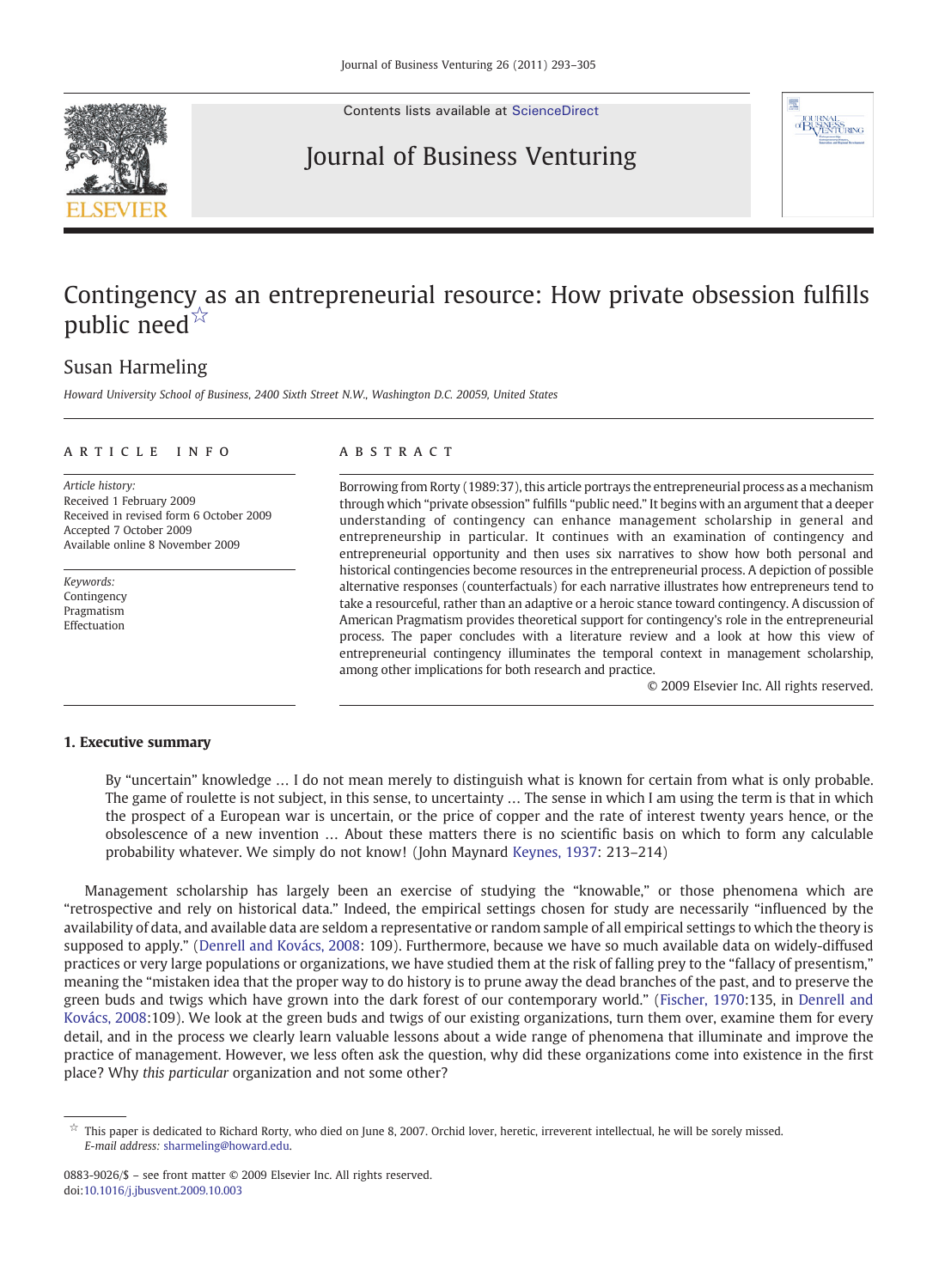The evolutionary biologist Steven Jay Gould, describing the Burgess Shale, the oldest fauna of preserved soft-bodied animals discovered in 1909 by the paleontologist Charles Walcott, wrote that this discovery revealed, not Walcott's vision, namely the "fulfillment of a divine purpose guaranteed to yield human consciousness after a long period of gradual and stately progress," but rather a "new view" that exposed the "controlling power of contingency in setting the pattern of life's history and current composition." ([Gould, 1989:](#page-11-0) 288–289). What if, in addition to looking at the "green buds and twigs" that make up our current, contemporary forest, we were to rewind and, as Gould did with the Burgess Shale, look at the sheer happenstance that has led us to this place? Why might one seemingly novel idea has been left to wither into a dead branch while some others blossomed and grew? Were we to dig more deeply, we would surely come to utter many times the phrase "but for", as in "but for this person or that event which led to x, y or z, Company A or Phenomenon B would never have come into being."

In this paper, I look closely at those "but fors"—contingencies—and show the profound influence they have on the entrepreneurial process that leads certain artifacts to come into being while others wither. This process, I argue, is responsible for the origins of the large firms now populating "the dark forest of our contemporary world."What a different world it would be "but for" the contingencies that have made it what it currently is.

The article begins with an argument that contingency has been largely overlooked, to the detriment of management scholarship. It continues with an examination of contingency and entrepreneurial opportunity and then uses six narratives to show how both personal and historical contingencies become resources in the entrepreneurial process. A depiction of possible alternative responses (counterfactuals) in each narrative illustrates how entrepreneurs tend to take a resourceful, rather than an adaptive or a heroic stance toward contingency. A discussion of American Pragmatism provides theoretical support for contingency's role in the entrepreneurial process. The paper concludes with a literature review and a look at how entrepreneurial contingency helps us to better understand the role of time in the context of management scholarship, among other implications for both research and practice.

#### 2. Contingency and opportunity

To sum up, poetic, artistic, philosophical, scientific or political progress results from the accidental coincidence of a private obsession with a public need. ([Rorty, 1989](#page-11-0):37)

The last several years have seen a lively debate over the ontological status of entrepreneurial opportunity. Do opportunities exist objectively, independent of those who would pursue them, lying about like a dollar bill in a pile of leaves waiting to be discovered? Or are opportunities constructed, fully dependent on the entrepreneur to breathe life into an idea nurtured by his or her background, skills and predilections?

A contingency-driven view of this debate concludes that each side tends to choose a particular aspect of contingency—either personal or historical—and to overlook the other. The reality is that contingency operates on a number of levels simultaneously, providing for a kaleidoscopic view of opportunity generation and exploitation where closing one window may easily open several others if only for a fleeting moment.

The objectivist approach to opportunity supports the pragmatist notion that our metaphors for living are constructed upon the dead metaphors of prior generations.<sup>1</sup> To translate this specifically to entrepreneurship, opportunity objectivists recognize that as entrepreneurs move to create and exploit future markets for goods and services, these new markets eventually become saturated and no longer suitable for entry as originally conceived. Therefore, the would-be entrepreneur treads upon and consciously or unconsciously transforms the accumulating artifacts<sup>2</sup> of these established markets to find and shape the next opportunity, one that perhaps could not exist but for the once-novel product or service now taken for granted. The objectivist entrepreneur, then, is building upon historical contingency to create a good, service, market, or movement that in an earlier time not only wasn't contemplated, but wasn't even possible.<sup>3</sup>

The constructivist view focuses on the importance of the individual in visualizing and creating opportunities. This line of thought emphasizes the unique circumstances that have shaped an individual and placed him or her in a special position to advance a new perspective, even if she is not precisely sure of what that perspective entails or even means. Human beings can and do remake themselves, says [Rorty \(1989\)](#page-11-0), taking cues from popular culture, art, politics or some other influence in their environment to constantly transform themselves from their existing accumulation of lived experience into the new, fresh self, living out new metaphors and ways of being. In entrepreneurship terms, we can take from this that the unique mix of experience, talent and networks are the reason a particular person is able to create a viable market where another did not and in fact could not. He or she is acting on personal contingency, the chance brew of experiences, skills, knowledge, relationships and obsessions that place the entrepreneur in a position to influence and create, a position unattainable by others since they don't possess the "right" combination of factors to birth the particular new idea. This new idea can, under the right conditions, be expressed not only as a new product, a new service or a new organization, but also as an entirely new market ([Sarasvathy, 2008\)](#page-11-0).

 $1$  Rorty refers extensively to the notion of the Strong Poet, first conceived by the literary critic Harold Bloom. The idea is that strong poets, like the entrepreneurs we describe in this paper, recognize that their predecessors have somehow failed to serve, or continue to serve, their public(s), thereby leaving room for the strong poets' literary innovations.

 $2$  Artifacts of markets include firms, and existing goods and services.

<sup>&</sup>lt;sup>3</sup> Two entrepreneurship scholars have recently, and passionately, argued for the merit of historical perspectives on entrepreneurship after a two-decade long immersion in behavioral analyses. "Our. . . agenda is to re-stimulate the exchange between historical and social scientific studies of entrepreneurship that Schumpeter envisioned. . . Today, empirical historical research on entrepreneurship and social scientific theorizing about it are separate by an even deeper gulf than they were a half century ago. This is a loss to both sides." ( [Wadhwani and Jones, 2007](#page-12-0): Abstract). We agree.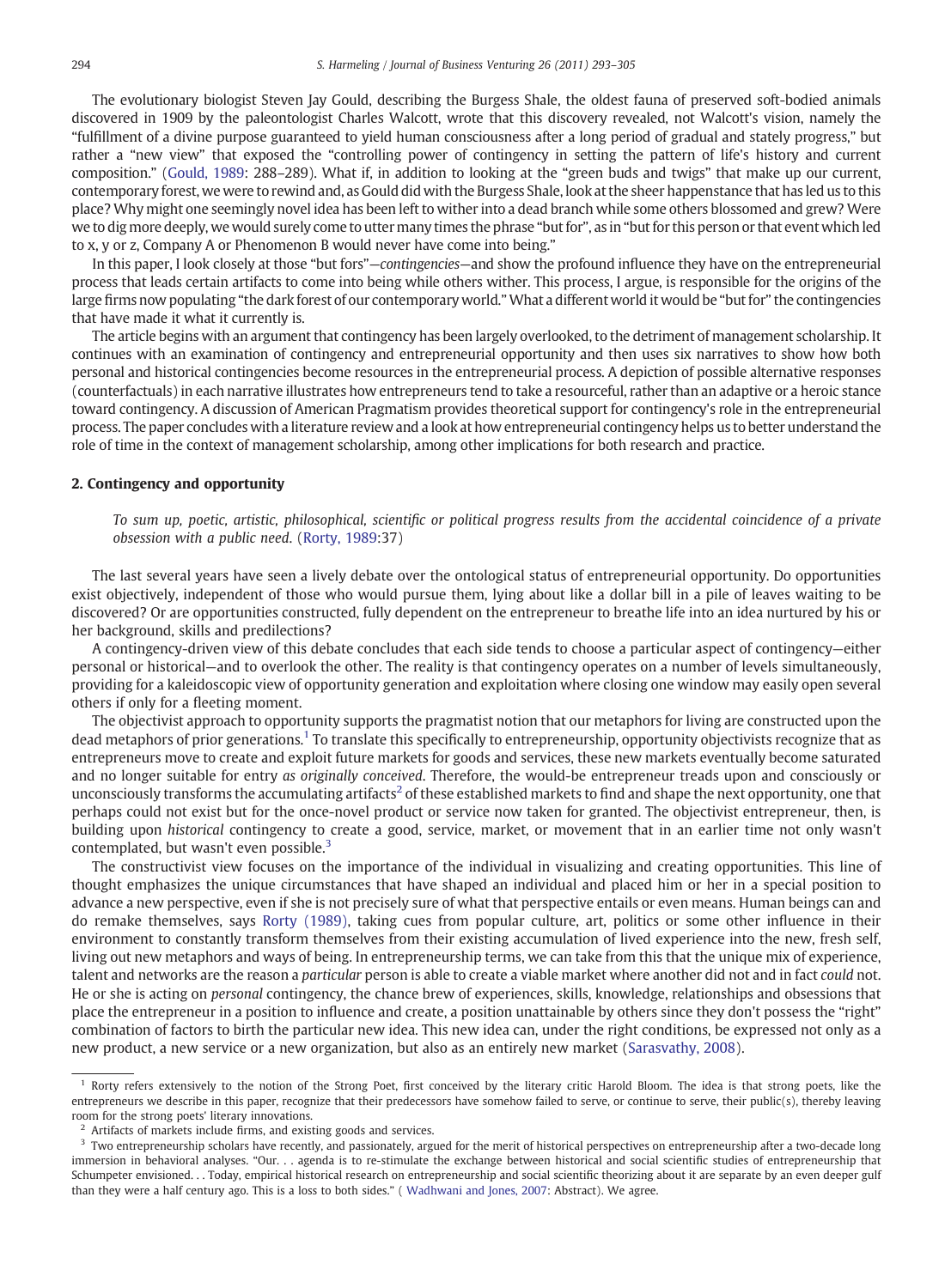#### Table 1

Objectivist vs. constructivist approaches to opportunity.

| The objectivist approach                            | The constructivist approach                            |
|-----------------------------------------------------|--------------------------------------------------------|
| New markets spring from already established markets | New markets spring from unique individual perspectives |
| Opportunities are given: "out there"                | Opportunities are created: "in here"                   |
| Emphasizes historical contingency                   | Emphasizes personal contingency                        |
| Entrepreneur recognizes a public need               | Entrepreneur pursues a private obsession               |

Table 1 compares the objectivist and constructivist approaches to entrepreneurial opportunity.

However, by focusing on only one aspect of contingency, each of these approaches misses the "nexus" of individual and opportunity persuasively suggested by [Shane and Venkataraman \(2000\)](#page-12-0). I propose that contingency is an essential element of entrepreneurship because it explains not only the residue of historical accidents that constitute today's playing field but also the makeup of the players who seek to impose their will upon it. The interplay of the two is central to the process through which the private obsessions of a would-be entrepreneur blossom and find acceptance as they fill some public need.

The objectivist view of opportunity accommodates the notion of historical contingency but downplays personal contingency. As has been noted elsewhere ([Shane, 2000; Ardichvili et al., 2003;](#page-12-0) Sarasvathy et al., 2005), such a view overlooks the experience and makeup of the entrepreneur in visualizing, interpreting and ultimately developing opportunities. It implicitly assumes that while perhaps only a certain individual or set of individuals have the requisite key to unlock a particular opportunity, the opportunity in question is given, not malleable. This approach, which is expressed with deterministic metaphors inherent in the language used (such as "discovering" and "recognizing" opportunities) fails to address how the entrepreneur willfully shapes the landscape through his/her actions. From this perspective, finding and exploiting an opportunity is akin to unlocking a destiny.

In the extreme case, [Aldrich \(1990, 1994, 1999\)](#page-11-0) depicts firm creation and extinction almost entirely as a function of the "ecological" landscape in which the entrepreneur finds him or herself. The individual entrepreneur, facing Darwinian forces of variation, selection and retention struggles to compete for scarce resources. Taken to its logical conclusion, the entrepreneur here is acting on a stage not of his own making, in a play with little or no improvisation possible, reading lines from a given script. [Casson \(1982\)](#page-11-0) also presents a sort of strong-form economic objectivism in his depiction of the entrepreneurial process. Here, entrepreneurship is the result of a unique body of information that the anonymous entrepreneur exploits through a 'marketmaking' firm which connects customers and suppliers who could not otherwise come in contact. As Schumpeter memorably wrote, this is "Hamlet without the Danish prince." (1942:86)

On the other side, the constructivist view has its own limitations. It largely downplays the element of public need<sup>4</sup> (a product of historical contingency) required to make the entrepreneur's project viable. Instead, by focusing on the influence of a creative or visionary entrepreneur, this approach can make it difficult to distinguish between a quixotic product, firm or movement that fails to find wider acceptance and one that can ultimately be deemed successful by dint of the founder's superior and inspired vision. Behaviorial studies examining how the entrepreneur acts (such as [Stevenson and Jarillo, 1990](#page-12-0)), and more recently, a wealth of cognitive research (such as [Shane and Venkataraman, 2000; Shane and Eckhardt, 2003](#page-12-0)) is largely devoid of the historical, "public" perspective on entrepreneurship. Instead, entrepreneurship is about individual behavior, will and reaction. This, if you will, is the Danish prince without the rest of the characters, embedded in no particular historical context, master of his destiny nonetheless.

A trend toward understanding the important role of contingency in the context of the individual-opportunity nexus is beginning to take shape. For example, [Sarasvathy \(2008, 2001\)](#page-11-0) introduced a process of entrepreneurial effectuation where contingency is integral to the creation not only of new ventures, but also of new market opportunities. Here the entrepreneur always starts with his own raw materials—"who he is, what he knows and whom he knows"—in other words, the contents of his mind and heart, the names on his Rolodex, the creative connections and ideas that he comes upon day by day. In this model, the entrepreneur capitalizes on contingency throughout the development process. [Dew et al. \(2004\)](#page-11-0), make a parallel case for personal contingency. In their view, some people will become entrepreneurs and attempt to create something new out of all those unique raw materials and some will not. But any opportunity that arises, any little corner of a "new world" that the entrepreneur might create at a given moment, is different from the one that someone else might create because those starting places—their personal contingencies—are so different.

As Dew, et al., explain: We cannot talk about opportunities without talking about specific individuals. It is hard to imagine how certain firms could have come to be aside from the particularity of certain individuals: Wedgewood without Josiah Wedgewood, Ford without Henry Ford, General Electric without Thomas Edison, Wal-Mart without Sam Walton. The reason for this is that recognition of an opportunity usually (but not exclusively) depends on the prior knowledge and particular expectations of the individual [\(Venkataraman, 1997](#page-12-0)). (2004:668)

However, grasping personal contingency alone precludes a richer perspective on the entrepreneurial process that comes from understanding how historical contingency shapes and changes the world in which the entrepreneur acts. A private obsession

 $^4$  We deliberately chose to stick with Rorty's term "public need" instead of employing the more common economic term, "demand." We did this because in the broader realm of entrepreneurship in which we carry out our analysis, demand might be "too active" a concept. For example, in the case of social entrepreneurs seeking to alleviate poverty or help educate a certain segment of the population, need may be there without the existence of active "demand."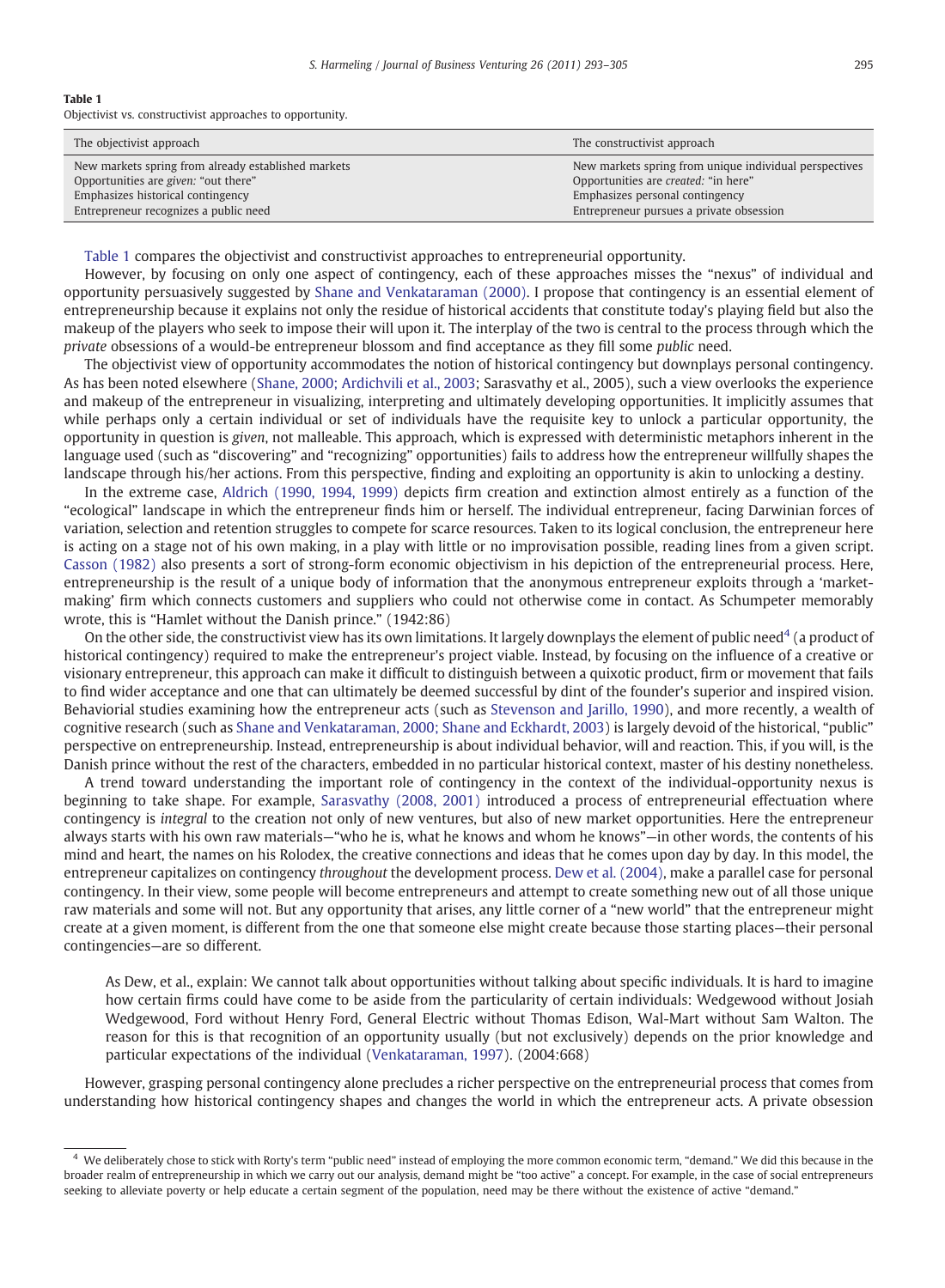alone is not enough to create a new market, firm, or product. Instead, a public need must also be fulfilled for a viable act of entrepreneurship to take place. The concept of historical contingency recognizes that entrepreneurs are not heroes, transcendent of time and place, but rather human beings situated in a world created by both the random and intentional acts of those who came before them. This is at once their canvas and their playing field, upon which they attempt to remake their environment and compete against others trying to do the same.

In summary, the entrepreneuring objectivist would go out seeking pre-existing opportunities while the constructivist would look inside herself for the idea of the moment. We have many provocative answers to the questions, "What is the nature of the decision-maker?" or, "What is the nature of opportunity recognition?" In this paper, I hope to answer a different question, namely, "What is the nature of contingency and how is it exploited in the creation of new products, new organizations, new markets?" Next, I illustrate how entrepreneurs use contingency as a resource, and how both personal and historical contingency interact to provide a more complete perspective of the entrepreneurial process through which "private obsession" fulfills "public need."

### 3. Contingency as resource

Only poets, Nietzsche suspected, can truly appreciate contingency. The rest of us are doomed to remain philosophers, to insist that there is really only one true lading list, one true description of the human condition, one universal context of our lives. We are doomed to spend our conscious lives trying to escape from contingency rather than. . . acknowledging and appropriating contingency. [\(Rorty, 1989:](#page-11-0) 28)

At the outset, I will define both "entrepreneurship" and "contingency." I begin with [Shane and Venkataraman's \(2000\)](#page-12-0) definition of entrepreneurship as the process by which future goods and services come into being. This definition of the field nicely captures both the initiation of a venture aimed at exploiting an entrepreneurial opportunity and the assembly of resources required to bring a project to fruition. As will become clear, contingency has an important role to play in both of these processes.

I define contingency simply as possibility without necessity, recognizing that this depiction differs from "classic" contingency theories in management that typically provide accounts of contingency as a type of context-dependency. For example, in a comprehensive review of contingency theories in strategic management, [Ginsberg and Venkatraman \(1985: 421\)](#page-11-0) state:

The popularity of contingency theory in recent organization theory-based research can be attributed partly to a fundamental assumption that there is no one best way to organize, and that any way of organizing is not equally effective under all conditions (Galbraith, 1973). Extending this assumption to the strategy context, a major reason for its acceptance is that the field of business policy exemplified by the initial strategy paradigm (Schendel and Hofer, 1979) is rooted in the concept of matching organizational resources with the corresponding environmental context (Andrews, 1980; Chandler, 1962). Further, there is a belief that no universal set of strategic choices exists that is optimal for all businesses, irrespective of their resource positions and environmental context.

Historical contingency is another way of conceptualizing the same idea, but in a temporal context [\(Harmeling et al., 2009\)](#page-11-0). My conceptualization aligns with these ideas. However, I believe that viewing contingency through a Pragmatist lens reveals additional insights which are displayed in Table 2.

Specifically, traditional theories in entrepreneurship tend to portray the decision-maker facing contingency as either strongly rational—depicting opportunities as discovered, or strongly situational—depicting opportunities as constructed. Likewise, the portrayal of the entrepreneur's response to contingency differs depending upon that initial stance. The rational actors' response to contingency is typically narrated as a heroic one—they pursue their fixed ends no matter what—in spite of contingency. The situational actors' response is primarily an adaptive one—they seek to be flexible and change their goals and actions in response to contingent changes in their environments ([Harmeling and Sarasvathy, 2009\)](#page-11-0).

I argue that this picture is incomplete without a third type of response to contingency. In this view, contingency is not a foe to be vanquished nor an obstacle to be overcome nor an inconvenience to which the entrepreneur must adapt. Rather, contingency becomes a resource in the hands of the decision-maker, or as [Shackle \(1979:18\)](#page-11-0) described it, a "choice" which is both a "proximate" and an "ultimate" cause, a cause itself uncaused, an ex nihilo origination." Viewed (and appropriated) in this way, contingency allows the decision-maker to be an active agent of change in the world, by bringing his private interests, tinkerings, dreams and obsessions into the realm of public judgment. However, this way of looking at contingency rests on a "non-teleological view of intellectual history. . .," a view that "does for the theory of culture what the Mendelian, mechanistic account of natural selection did for evolutionary theory. Mendel let us see mind as something which just happened rather than something that was the point of the whole process. Davidson let us think of the history of language and thus of culture, as Darwin taught us to think of

Table 2

Traditional depiction of decision-maker, opportunities and contingency.

| Depiction of decision-maker | Depiction of opportunities | Response to contingency |
|-----------------------------|----------------------------|-------------------------|
| Rational                    | Discovered                 | Heroic                  |
| Situational                 | Constructed                | Adaptive                |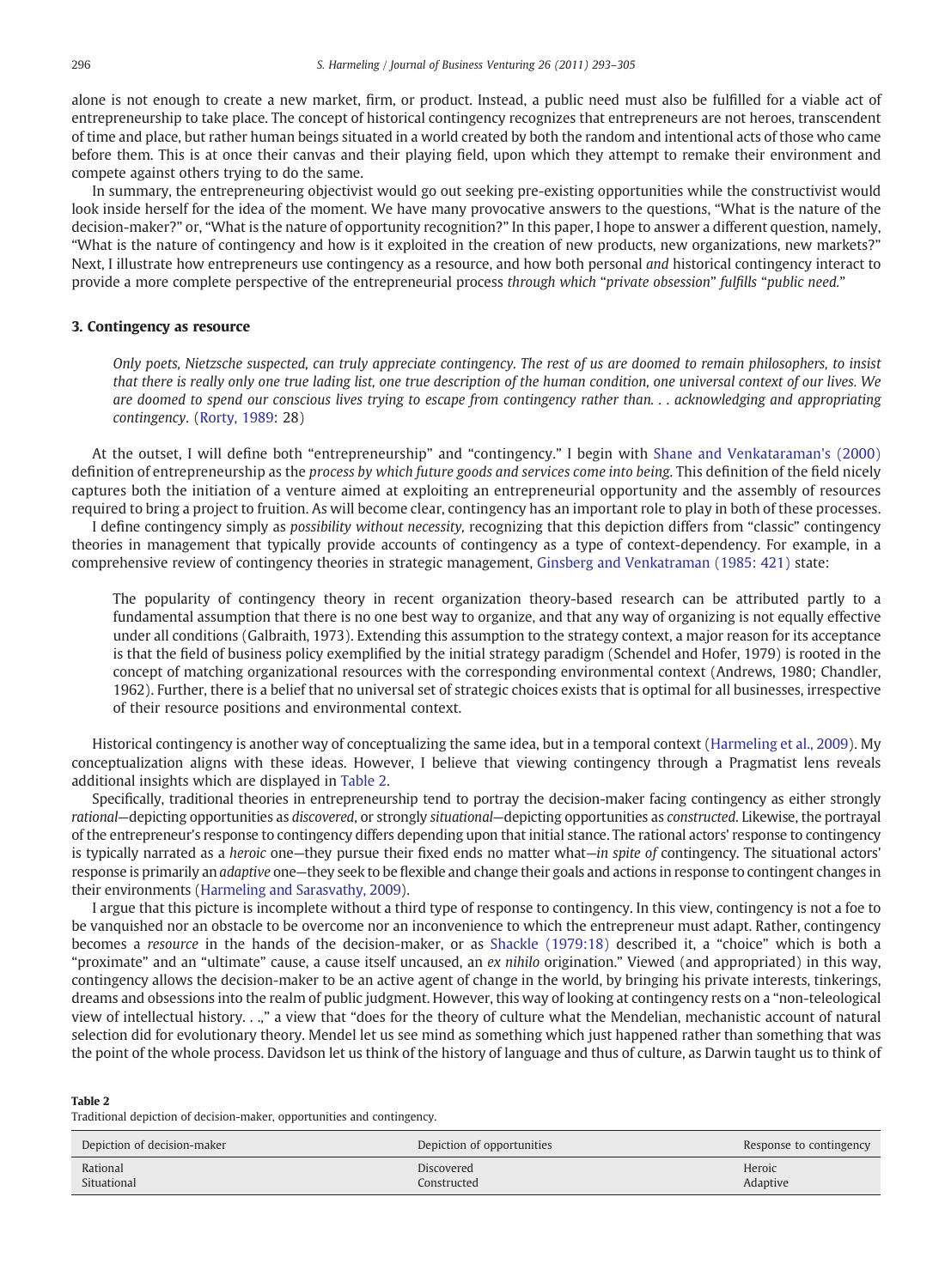the history of a coral reef. Old metaphors are constantly dying off into literalness, and then serving as a platform and foil for new metaphors. This analogy lets us think of 'our language'. . . as something that took shape as a result of a great number of sheer contingencies." ([Rorty, 1989](#page-11-0):16)

Thus, through the entrepreneurial process, old metaphors are shifted off into the realm of "literalness" where they are woven into the fabric of first, present and eventually, past culture. The fabric is then constantly re-woven with new metaphors that form new cultural languages. I argue that the basic foundation of this process is contingency as resource.

#### 4. Narratives on entrepreneurial contingency

To illustrate this phenomenon, I present six very different narratives, two describing the movements created by political entrepreneurs, two programs started by entrepreneurial educators and two "traditional" entrepreneurs.

#### 4.1. Political entrepreneurs

#### Lech Walesa

Lech Walesa, age 63, was the father of the Solidarity labor union in the shipyards of industrial Poland in 1981. After graduating from vocational school at the age of 18, Walesa worked as a car mechanic at a machine center from 1961 to 1965. He served in the army for two years, rose to the rank of corporal, and in 1967 was employed in the Gdansk shipyards as an electrician. During the clash in December 1970 between the workers and the government, he was one of the leaders of the shipyard workers and was briefly detained. In 1976, however, as a result of his activities as a shop steward, he was fired and had to earn his living by taking temporary jobs. In 1978 with other activists he began to organize free non-communist trade unions. He was kept under surveillance by the state security service and frequently detained. In August 1980 he led the Gdansk shipyard strike which gave rise to a wave of strikes over much of the country with Walesa seen as the leader. The primary demands were for workers' rights. The authorities were forced to capitulate and to negotiate with Walesa the Gdansk Agreement of August 31, 1980, which gave the workers the right to strike and to organize their own independent union which came to be known as Solidarity. Walesa won the Nobel Peace prize in 1983. [\(Craig, 1987; Goodwyn, 1991](#page-11-0))

#### Rosa Parks

On December 1, 1955, forty-three year old Rosa Parks boarded a Montgomery, Alabama city bus after finishing work as a tailor's assistant at the Montgomery Fair department store. As all black patrons were required to do, she paid her fare at the front of the bus and then re-boarded in the rear. She sat in a vacant seat in the back next to a man and across the aisle from two women. After a few stops, the seats in the front of the bus became full and a white man who had boarded stood in the aisle. The bus driver asked Parks, the man next to her, and the two women to let the white man have their seats. As the others moved, Parks remained in her seat. The bus driver again asked her to move, but she refused. The driver called the police, and she was arrested. The arrest of Parks sparked the bus boycott in Montgomery. After Parks' arrest, community leaders spread the word that a one-day bus boycott was scheduled for December 5. On that cold and cloudy morning, onlookers watched as the buses drove by with few black passengers onboard. The boycott had been a success. The boycott continued and lasted for 381 days. On December 20, 1956, buses were desegregated. [\(McElrath, 2006\)](http://afroamhistory.about.com/od/rosaparks/p/bio_parks_r.html)

#### 4.2. Entrepreneurial educators

#### Steve Mariotti

One afternoon in September of 1981 in broad daylight on the Lower East Side of Manhattan, a group of six teenagers surrounded Steve Mariotti and made him give up the \$10 bill he was carrying. They slapped him, knocked him down and threatened to throw him into the East River. "It was deeply humiliating," Mariotti recalled, "I became frightened at the sight of young males who looked like they came from bad neighborhoods. I gave up jogging entirely and had constant flashbacks of that awful day's events." Mariotti's paranoia lasted for months and the flashbacks to the mugging continued until one day he got an idea—maybe he could try to get a teaching position in a very tough inner city high school as a way to overcome his fear. If he confronted the very people he had become so afraid of, he reasoned, maybe he could move on. "I only wanted to teach for about four or five days total," he said. "I was actually contemptuous of high school teaching. Mom was a high school teacher and I felt, "boy I can do better than that." In my mind, my ego—how I viewed myself—was being a businessperson, running Ford Motor Company or a big investment bank so thinking about being a high school teacher was such a step down for me." Mariotti thought that his therapeutic stint teaching high school would be very short lived and that as soon as he was done, he could "resume his passion, the art of making dollars" ([Harmeling, 2006; Mariotti, 2000:](#page-11-0) [Foreward, Mariotti 1996](#page-11-0)). Instead, Mariotti started teaching students about business, about making money, and some of the most difficult students became engaged in learning for the first time in their lives. Mariotti, age 54, went on to start the National Foundation for Teaching Entrepreneurship ("NFTE") in 1987. By 2005, the NFTE curriculum was being taught in hundreds of schools across the United States and around the world to over 20,000 students annually. More than 100,000 students had graduated from NFTE. The organization held business plan competitions in every city in which it operated and thousands of students had gone on to compete and place in those competitions, with nearly 50% of the winners continuing their businesses after completing the program. [\(Mariotti, 1996, 2004](#page-11-0))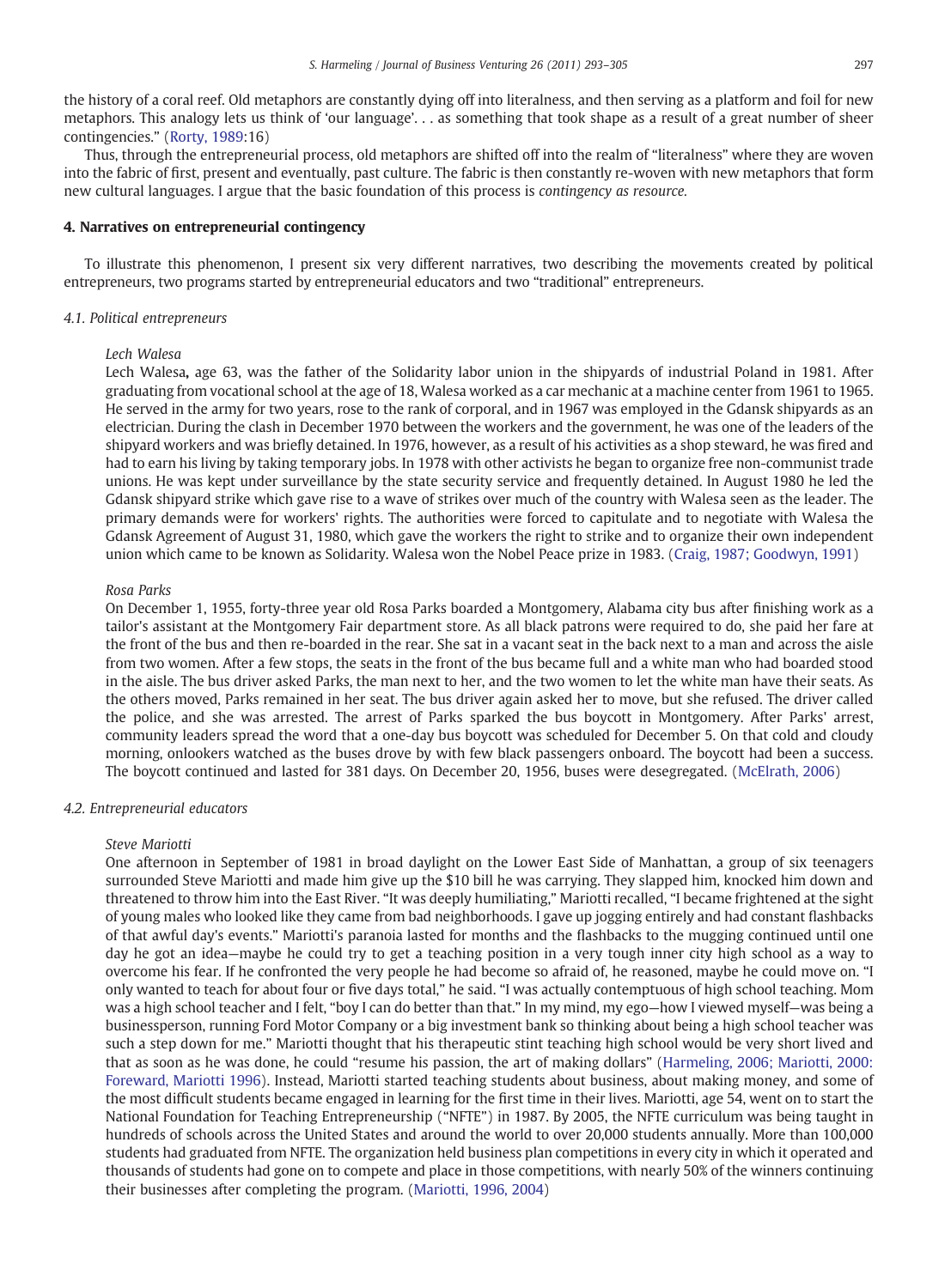#### Slavica Singer

Dr. Slavica Singer, age 63, was, like everyone else in Osijek, Croatia, a victim of the devastating Balkan Wars of the early 1990's which had left this region with a very high unemployment rate and a generation of young people who had lost confidence and hope. While hiding from the Serbian army's daily shellings in the University of Osijek's underground bunker, Singer, a beloved economics professor, read and learned as much as she could about entrepreneurship theory and practice, reasoning that only entrepreneurship could get her and her countrymen out of the devastating situation in which they found themselves. After the war, she went on to create the Graduate Program for Entrepreneurship at the University of Osijek and the first class of 20 students entered in May 2000. By 2005, 120 students had completed the program and the following comment was typical of their reaction: "The program was extremely interesting for me, because I was able to apply in my own company the things we listened to and practiced through the lectures and student teamwork...During the program, I felt that I have been changing as a person a lot, and that some ideas were born inside me, about which I hadn't thought before at all...We have also gained the conviction that each one of us can plan and start our own business and be an entrepreneur, that being an entrepreneur isn't something big and unattainable..." ([Oberman, 2004](#page-11-0):1)

#### 4.3. "Traditional" entrepreneurs

#### Joe O'Donnell

Joe O'Donnell, age 60, founded Boston Concessions Group Inc. in 1977. By 2005, the serial entrepreneur had built his privately-held food service company into one of the largest in the industry. With over 10,000 employees in 140 operating units across the United States and hundreds of millions of dollars in annual revenues, BCG had made O'Donnell a wealthy man; he was rumored to have a net worth of over \$1 billion. But tremendous wealth and professional success could not shield O'Donnell from the most devastating of all possible losses, of his son Joey to cystic fibrosis at age 12 in 1986. After living through his son's daily battle with this terrible disease, spending many nights not knowing whether he would live or die, near the end, O'Donnell swore to himself that he would "never have anything to do with this disease again." But shortly after Joey's death, O'Donnell created the Joey Fund, a foundation dedicated to Cystic Fibrosis causes. By 2005, the Joey Fund had raised over \$15 million in efforts to fight the devastating disease. ([O'Donnell, 2001](http://www.hbs.edu/entrepreneurs/), 2004, BCG Inc. 2005).

#### Pierre Omidyar

Pierre Omidyar, age 38, launched *eBay* on Labor Day in 1995. By 2005, the company was the world leader in person-toperson trading over the Internet with annual revenues of well over \$3 billion and an annual audience of over 45 million users. The eBay Foundation, which was created with \$40 million worth of eBay shares in 1999, funded projects in cities where the company had a major employment base, and in the areas of childhood education and mentoring, adult job retraining and community revitalization. The Foundation also helped to connect local suppliers and producers of goods in developing countries to eBay buyers in the developed world. ([Cohen, 2002, Krishnamurthy, 2004](#page-11-0)). Omidyar said, "Sometimes, ideas have ideas of their own. That's certainly true in terms of system design. Almost every industry analyst and business reporter I talk to observes that eBay's strength is that its system is self-sustaining—able to adapt to user needs, without any heavy intervention from a central authority of some sort. So people often say to me—'when you built the system, you must have known that making it self-sustainable was the only way eBay could grow to serve 40 million users a day.' Well… nope. I made the system self-sustaining for one reason: Back when I launched eBay on Labor Day 1995, eBay wasn't my business—it was my hobby. I had to build a system that was self-sustaining… …Because I had a real job to go to every morning. I was working as a software engineer from 10 to 7, and I wanted to have a life on the weekends. So I built a system that could keep working—catching complaints and capturing feedback—even when Pam and I were out mountain-biking, and the only one home was our cat."

Although these narratives run the gamut from political movement to non-profit educational foundation to billion-dollar company, each helps to illustrate my vision of the entrepreneurial process at the intersection of private obsession and public need. In each case, private thought and individual action converged with a public need for—and eventual acceptance of—a new cultural metaphor.

Lech Walesa was fired from his job because he had dared to defy the government when he worked as an electrician in the shipyards of Gdansk. It was out of personal desperation that he began to organize independent trade unions, and because his own individual struggle coincided with the struggle of so many other workers. Solidarity was born.

Rosa Parks, faced with one moment in time heavy with the old metaphor of the segregated south, and perhaps having reached her own personal "tipping point," entrepreneured a new metaphor, a culture where blacks didn't have to give their seats up for whites, where it wasn't a crime for a tired woman to be denied a proper rest solely because of her skin color.

The National Foundation for Teaching Entrepreneurship (NFTE) was born of that contingent moment when Steve Mariotti was mugged and then chose to use that contingency to get to the bottom of a much larger social problem, namely the desperation and hopelessness of inner city youth. That one awful incident spawned Mariotti's career teaching entrepreneurship to these troubled youth, and the old metaphors—that these kids were "borderline retarded" and "unteachable"—gave way to new ones—that they can learn and can be engaged if they are interested in the subject matter and if they see how it relates to their own personal experience.

Joe O'Donnell's personal pain at losing his only son to a devastating life-long disease transformed him into a crusader on behalf of other families suffering the same prolonged agony and overwhelming loss.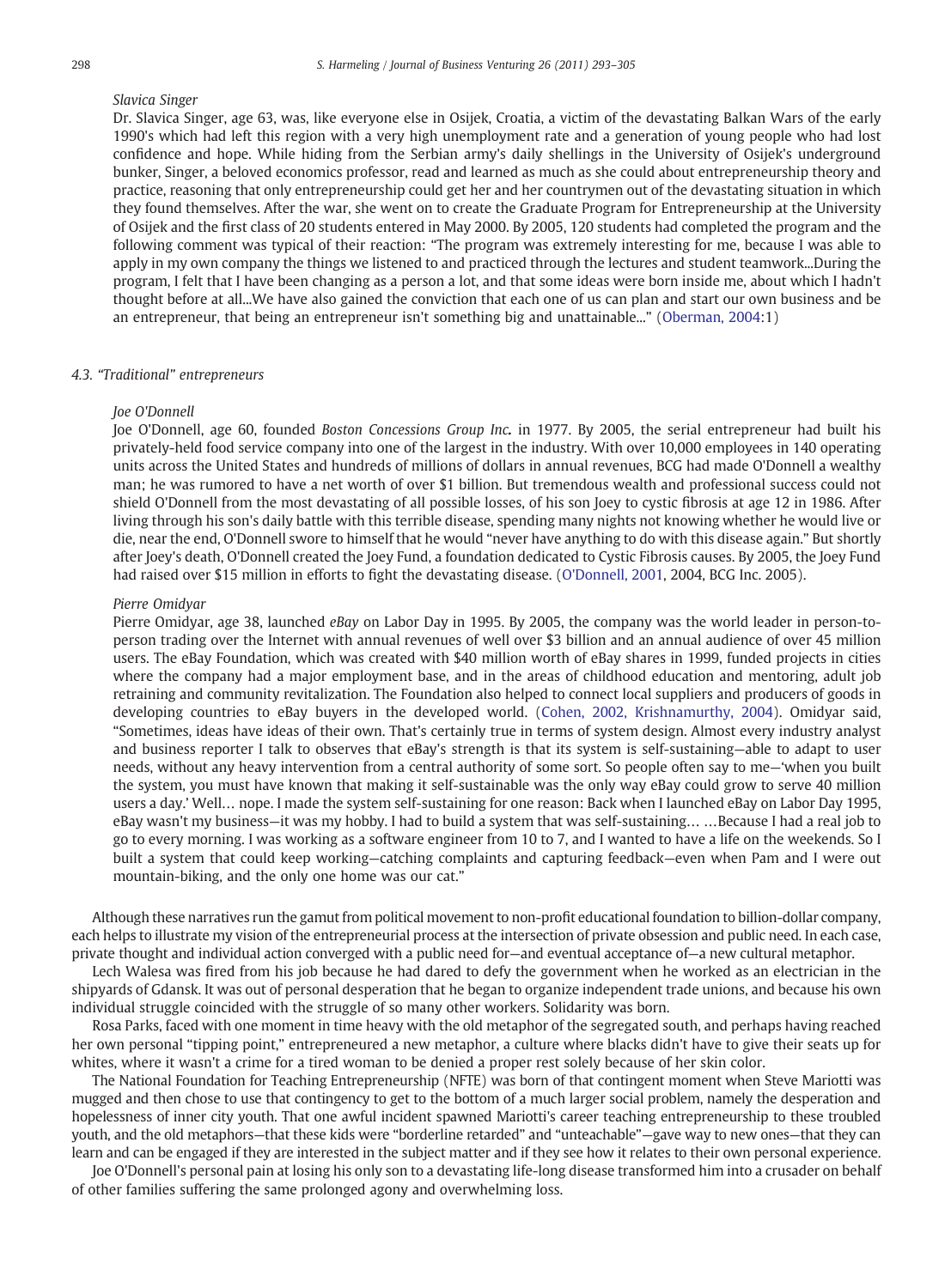And finally, Pierre Omidyar's desire to create a self-sustaining on-line marketplace—an endeavor that he describes as a "hobby"—was born of a personal desire to have time for recreational activities. It just so happened to coincide for the public's interest in buying and selling directly over the internet. Table 3 shows the entrepreneurs, the particular personal and historical contingencies they encountered and the entrepreneurial artifacts that each eventually created.

The narratives above serve three different purposes. First, they clearly illustrate the interplay between personal and historical contingency and the use of contingency as a resource that is at the heart of the entrepreneurial process. In each of the cases above, rather than seeing contingency as an obstacle to be avoided (the adaptive approach) or a challenge to be overcome (the heroic approach), the individuals I profile employed contingency as a resource for entrepreneurial action. Instead of abandoning contingency, or overcoming it in a purely individual, "private" sense, each of the entrepreneurs I outline took it and created something with it—a son's death from cystic fibrosis eventually became an organization dedicated to fighting the terrible disease. A woman's indignity at being treated as less than a whole human being became a movement for equal rights. A professor's suffering in the war-time bunker of her university became a program for entrepreneurship. And so on. . .

It is important to note here that this definition of contingency includes a sufficient, yet unnecessary spark for entrepreneurial action. ([Harmeling and Sarasvathy, 2009](#page-11-0)). Each of the entrepreneurs profiled here used both personal and historical contingency as inputs—resources—for the creation of their respective ventures. But a fine-grained analysis of what is really at play shows that it is not the mere occurrence, nor the unique characteristics of a contingency itself that are of special interest, but rather the individual entrepreneurs' responses to the contingencies they encountered.

In order to understand this point, it is useful to think about the counterfactual in each particular instance, to look not only at what actually happened but also to what else could logically have happened [\(Simon, 1998](#page-12-0)). In other words, how might these entrepreneurs have responded differently to the contingencies they faced? What if we were to rewind—as Steven J. Gould did with the story of the Burgess Shale—and try to better understand how the particular response to contingency led to the blossoming of the particular artifacts profiled here? If we were to in effect attempt to play the film over again, what might the possible alternative responses have looked like? Above, I introduced two other possible types of responses to contingency, the adaptive and the heroic; [Table 4](#page-7-0) illustrates what these alternative responses might have looked like in each of these cases.

While I am discussing here the way in which contingency is used as a resource in the initial stage of creation, it is important to note that the eventual development of the artifact is itself an evolutionary process where new stakeholders, new resources and new contingencies continuously appear and recede on the way to the ultimate venture that is created. While this is a process with no real "end", it should be noted that as any given project or product, service or market, continues to develop over time, even as more people come on board, more resources are available to the entrepreneur, and new ideas arise, there will tend to be an increased level of goal convergence as stakeholders who provide time, money and other resources to the venture will help to shape and refine its continuing development ([Sarasvathy, 2001\)](#page-11-0).

That was surely the case in each of the examples above—as the educators brought on new professors, acquired course materials, secured classroom facilities, etc, the eventual structure and content of their programs began to take shape. Or as Parks or Walesa were joined in their protest by larger groups of fellow activists, encountered further resistance, re-grouped and re-shaped their responses, the eventual outcomes and achievements of their efforts began to be made clear.

Indeed, the second role of the narratives is to clarify the interaction between the individual and the collective in the entrepreneurial process. None of the above endeavors could have been realized by the individual alone, without a larger "market" created by public need and dictated by historical contingencies. And it is through this constant interaction between the entrepreneur and the fruits of his or her labor with all of the involved stakeholders that the ventures themselves continue to take shape ([Chell, 2007, Venkataraman, 2002; Sarasvathy, 2001](#page-11-0); Freeman, 1984).

Finally, and perhaps most importantly, these narratives illustrate how entrepreneurial action extends from the exclusive realm of existing commercial markets into the broader realm of human enterprise in general. Entrepreneurial markets become markets not only in the economic sense, but also in the sense of fostering "human hope" [\(Sarasvathy, 2008\)](#page-11-0) as progress is borne of often painful human contingencies. In fact it is this most entrepreneurial of phenomena, which we have witnessed so often in human history, that this paper seeks in some measure to describe.

Later, I review the relevant entrepreneurship literature and show how this view of contingency sheds light on the nature of opportunity and how it adds a new dimension to the study of time and management. But first, I show how the philosophical tradition of American Pragmatism provides a theoretical underpinning for contingency's role in the entrepreneurial process.

#### Table 3

| Entrepreneur   | "Private obsession": initial<br>personal contingency | "Public need": historical contingency   | Accepted metaphor: entrepreneurial artifact |
|----------------|------------------------------------------------------|-----------------------------------------|---------------------------------------------|
| Rosa Parks     | Asked to move to the back of the bus                 | African American equality/civil rights  | The Civil Rights Movement                   |
| Lech Walesa    | Fired because of union activities                    | Workers' rights                         | Solidarity                                  |
| Steve Mariotti | Mugging                                              | Way to get through to "uneducable"      | National Foundation for Teaching            |
|                |                                                      | inner city youth                        | Entrepreneurship                            |
| Slavica Singer | The Balkan Wars                                      | Lost generation: hopelessness,          | The Graduate Program for Entrepreneurship,  |
|                |                                                      | unemployment                            | University of Osijek                        |
| Joe O'Donnell  | Death of son Joey from Cystic Fibrosis               | Research on CF, support for CF families | The Joey Fund                               |
| Pierre Omidyar | Desire to create "self-sustaining                    | Consumers' desire to buy and sell       | EBay                                        |
|                | on-line marketplace" "Hobby"                         | on internet                             |                                             |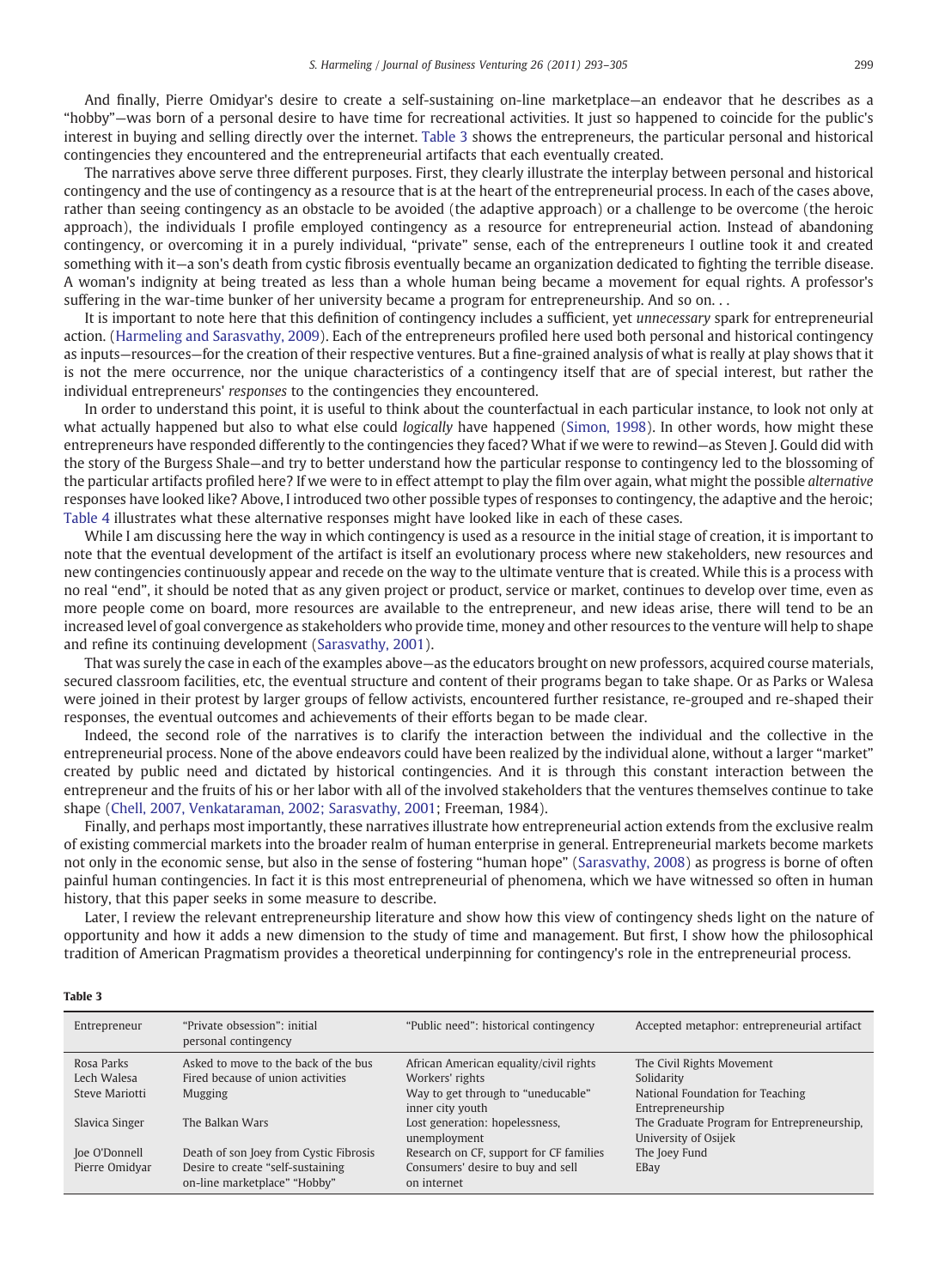### <span id="page-7-0"></span>Table 4

| Entrepreneur   | initial personal<br>contingency                          | "Private obsession": Actual response: resourceful                                                                               | Alternative response:<br>adaptive                                              | Alternative response: heroic                                                                                       |
|----------------|----------------------------------------------------------|---------------------------------------------------------------------------------------------------------------------------------|--------------------------------------------------------------------------------|--------------------------------------------------------------------------------------------------------------------|
| Rosa Parks     | Asked to move to<br>the back of the bus                  | Quietly refuses, gets arrested                                                                                                  | Gets up and gives the<br>white man her seat                                    | Refuses and agitates, gets others to<br>join her in uprising then and there                                        |
| Lech Walesa    | Fired because of<br>union activities                     | Begins to informally organize trade<br>unions while working temporary jobs                                                      | Gives up political activity,<br>looks for a steady job                         | Takes direct, confrontational/legal action<br>against government at unjust firing                                  |
| Steve Mariotti | Mugging by inner<br>city youth                           | Becomes a teacher to face the problem                                                                                           | Moves away from New<br>York, stops jogging                                     | Overcomes fear with extensive<br>counseling, goes back to jogging                                                  |
| Slavica Singer | The Balkan Wars<br>hit Eastern Croatia                   | Reads about entrepreneurship, starts<br>a university program                                                                    | Looks for employment<br>elsewhere in the world,<br>leaves Osijek               | Works to change political situation<br>in the country, uses influence to<br>try to end the war                     |
| Joe O'Donnell  | Death of son Joey<br>from Cystic Fibrosis                | Starts the Joey Fund to raise money<br>for CF                                                                                   | Goes into seclusion after<br>son's death, avoids CF causes                     | Direct confrontation with personal grief:<br>counseling, work with CF causes                                       |
| Pierre Omidyar | Desire to create<br>self-sustaining<br>platform: "Hobby" | Starts EBay at home while still employed<br>at other job; makes time for personal<br>activities, venture takes off "on its own" | Constant tinkering to adapt<br>to implementation glitches;<br>increasing focus | Quits job, starts for-profit company with<br>large up-front investment, seeks to<br>develop sophisticated platform |

#### 5. Insights from pragmatism

Charles Sanders Peirce, the late 19th century philosopher who is generally recognized as the father of pragmatism, was devoted to what he believed was the central tenet of this uniquely American philosophy, namely "that the whole function of thought is to produce habits of action." In 1905, referring to himself and his fellow pragmatists, most notably William James and John Dewey, he even went so far as to state, "our idea of anything is our idea of its sensible effects" [\(Sahakian, 1968](#page-11-0): 256).

Pragmatism's early philosophical roots have led to our modern notions of the term such that today, this widely-used word generally conjures ideas such as concern with practical matters, a matter-of-fact approach to problems, practicality and concerns with making decisions and taking action that are useful in practice, not just in theory. However, these quotidian definitions fail to evoke the rich insights of this long philosophical tradition. Many of these insights inform entrepreneurial creation in meaningful and important ways. Here, I outline two of these ideas and show how each places contingency at the center of the entrepreneurial process in a way that has not been done to date.

#### 5.1. Truth is made, not found

One of pragmatism's main breaks with the philosophic traditions of Europe happened over what Dewey called the "perverted" notion that "the correspondence of things and meanings is prior to discourse and social intercourse" (Hickman and Alexander (eds) 1998:52). The pragmatists asserted that normative philosophy's "belief in ideal essences, individually complete, and yet connected in a system of necessary subordinations and dependencies" ignored the vital power that communication through language allows the human race. Language, they believed, is central to the creative process, as it allows us to subject any occurrence to re-consideration, revision, and re-adaptation. Describing the crucial role of linguistic innovation, Rorty wrote that it can be "summed up in the vague, misleading, but pregnant and inspiring thought that truth is made rather than found" (1989:53).

The modern pragmatist Nelson Goodman took the idea of "truth making" a step further, asserting that human beings don't discover worlds; they create them. "Worldmaking as we know it always starts from worlds already on hand; the making is a re-making" (1978:6). In this view, which embellishes historical contingency, we make new worlds out of the versions that already exist:

If worlds are as much made as found, so also knowing is as much remaking as reporting. All the processes of worldmaking. . . enter into knowing. Perceiving motion, we have seen, often consists in producing it. Discovering laws involves drafting them. Recognizing patterns is very much a matter of inventing and imposing them. Comprehension and creation go on together. (1978: 22)

The important point here is that we are not merely subject to the worlds, or the truths in which we find ourselves; we also influence and shape them through an interactive process between our inner thoughts and our communication with others. Dewey captured the individual's unique role in a magical observation on "inner experience": "the modern discovery of inner experience, of a realm of purely personal events that are always at the individual's command, and that are his exclusively as well as inexpensively for refuge, consolation, and thrill is also a great and liberating discovery. It implies a new worth and sense of dignity in human individuality, a sense that an individual is not a mere property of nature, set in place according to a scheme independent of him, as an article is put in its place in a cabinet, but that he adds something, that he makes a contribution." Mind itself, Dewey believed, emerged through conversation and interaction with others, through social give and take, which leads to a process whereby "various organic attitudes become an assemblage of persons engaged in converse, conferring with one another, exchanging distinctive experiences, listening to one another. . ." [\(Hickman and Alexander, 1998:](#page-11-0)53)

However, language is not merely a means of communicating those individual inner feelings and experiences: it changes the very nature of feelings and experiences for all of us moving forward. As Dewey put it, exchange is not an event that can be isolated, but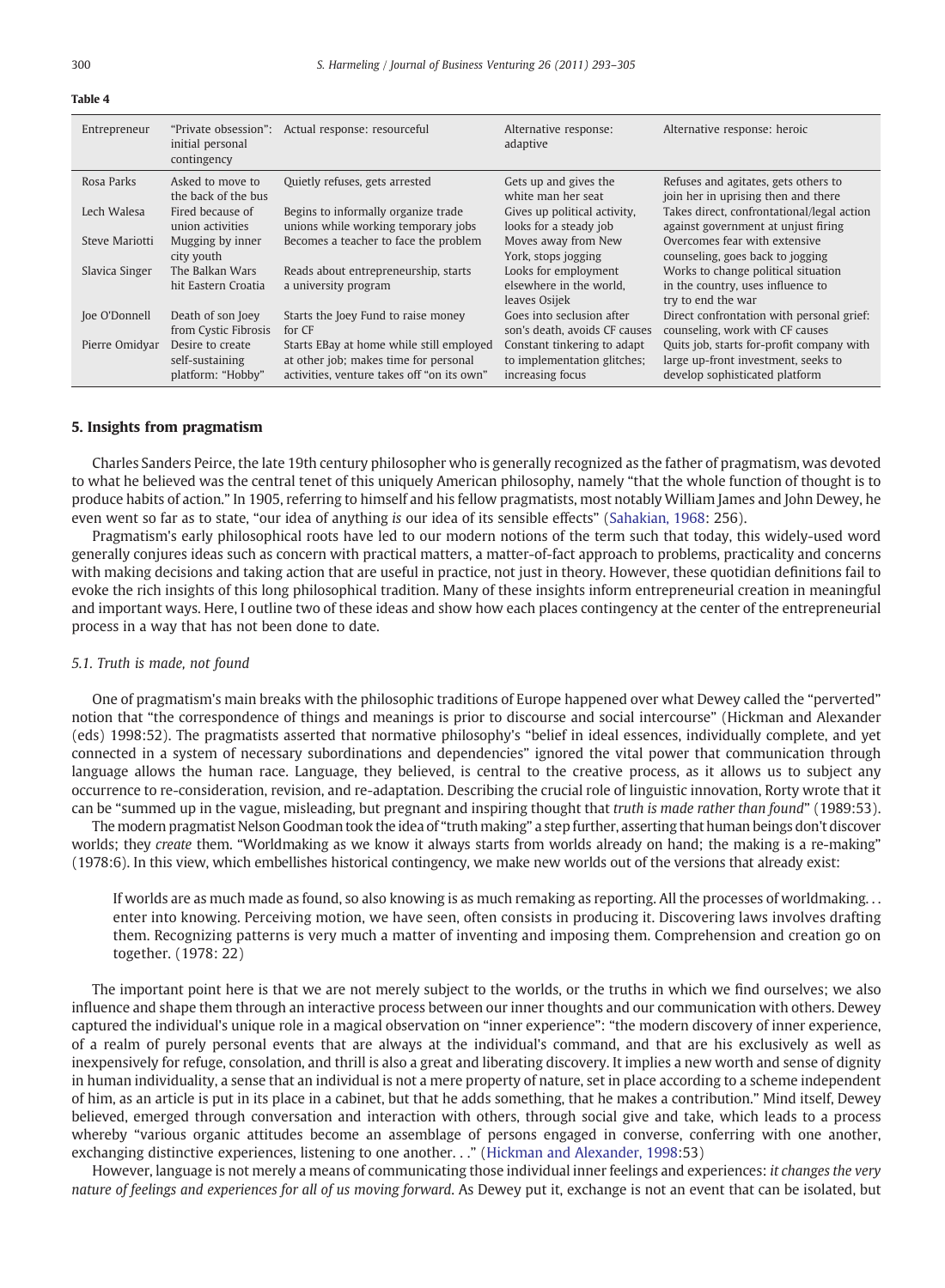rather "it marks the emergence of production and consumption into a new medium and context wherein they acquire new properties." (Ibid)

Of course, the notion of "re-making" is nothing new to entrepreneurship scholars. Schumpeter, intellectual father of the field, pointed out decades ago that the entrepreneur's role in society, much like the artist's, is to "creatively destroy" by combining previously unconnected elements to create new products, services, channels of distribution and technologies (1942). However, while Schumpeter explained what happens as a result of the process, and even saw the need to examine both the individual and collective aspects of entrepreneurship, he did not explain how this process is actually carried out—how does one individual or a group of individuals bring to the broader marketplace of ideas their own (initially private) obsessions? I assert that truthmaking and worldmaking as described by the pragmatists, where the private individual with his own inner thoughts and experiences interacts with the public he inhabits, forms the basis of entrepreneurial creation. This insight leads to another important tenet of pragmatism, the idea that contingency matters.

#### 5.2. Contingency matters

One of the major questions of philosophy throughout the ages revolves around what Rorty called the "attempt to fuse the public and the private . . . a striving for perfection with a sense of community." (1989:iii). Historicists have answered this question by asserting that socialization —and not some "immutable idea of human nature"—is the foundation of what it is to be human. In other words, as Dewey and other pragmatists claimed, there is nothing "beneath" socialization or prior to history which defines human existence. Rorty explains that this point of view should lead us to revise the questions we want philosophy to answer. "The broad question 'What is it to be a human being?' should be replaced with far more specific questions like 'What is it to inhabit a rich twentieth-century democratic society? and 'How can an inhabitant of such a society be more than the enactor of a role in a previously written script?' (1989:iii, our italics)

What he is saying here, simply, is that, not only social and cultural context, but also the contingent temporal context matters. What works at one point in history will not work at another.What will be accepted at one moment will be ignored at another. This in turn places contingency, both personal and historical, at the center of the entrepreneurial process. To illustrate how this plays out in practice, we use the philosopher Nelson Goodman's description of how art gradually comes to be accepted in society. He explained that the artist brings out "likenesses and differences" and forces "unaccustomed associations, and in some measure remakes our world. And if the point of the picture is not only successfully made but is also well-taken, if the re-alignments it directly and indirectly effects are interesting and important, the picture—like a crucial [scientific] experiment—makes a genuine contribution. To a complaint that his portrait of Gertrude Stein did not look like her, Picasso is said to have answered, 'no matter, it will.'" ([Goodman,](#page-11-0) [1976](#page-11-0):33) Likewise, entrepreneuring means taking a piece of the landscape and then collaborating with willing "accomplices" [\(Sarasvathy, 2001](#page-11-0)) to remake some portion of the world. It doesn't look like the same world we knew before, but "no matter, it will." If not, if the venture fails, then the entrepreneur's re-alignments were not "interesting" or "important" enough. However, if the venture succeeds, then those re-alignments, small or large<sup>5</sup> take hold, at least for a time, until the next re-alignment occurs.

This is how contingent creation occurs and where pragmatism has offered us a plausible "next step" in the analysis. The entrepreneur's initial idea, a contingent, historically situated "private obsession," if it is eventually brought to market, either fulfills a public need—or fails to do so. Whether it does or does not fulfill that need is contingent only on whether the entrepreneur "produces a metaphor which we can find a use for." The entrepreneur's innovation, like Picasso's Gertrude Stein, if successful, has "idiosyncrasies which just happen to catch on with other people—happen because of the contingencies of some historical situation, some particular need which a given community happens to have at a given time" [\(Rorty, 1989](#page-11-0):37). It is this historical embeddedness, this emphatic lack of universality, this rejection of telos that the entrepreneurial process implies. To understand entrepreneurial creation in this way, inspirational narrative is a tool more valuable than universal theory because in this view, protagonists always face historical contingencies they never could have predicted. It is the protagonists' responses, their use of these contingencies as a resource in the entrepreneurial process that produce new metaphors which we use for some period thereafter until they are replaced with the fresh metaphors of the next moment in time.

#### 6. Literature review

Over the past decade, since the publication of Shane and Venkataraman's seminal work on the definition of entrepreneurship and its boundaries as a field of study (2000), the debate about the ontology of entrepreneurial opportunities seems to have gathered considerable steam in the entrepreneurship community (See for example [Sarason et al., 2006; Mole and Mole, 2008\)](#page-11-0). Shane and Venkataraman noted a common shortcoming in much of the entrepreneurship literature, namely that it had been defined up to that point largely in terms of the individual entrepreneur and his or her actions. However, there was clearly a "problem with this approach" as the authors explained:

. . . entrepreneurship involves the nexus of two phenomena: the presence of lucrative opportunities and the presence of enterprising individuals ([Venkataraman, 1997](#page-12-0)). By defining the field in terms of the individual alone, entrepreneurship researchers have generated incomplete definitions that do not withstand the scrutiny of other scholars [\(Gartner, 1988\)](#page-11-0).

<sup>&</sup>lt;sup>5</sup> [Venkataraman \(2002\)](#page-12-0) makes the distinction between the weak equilibrating force and the strong equilibrating force. The weak force refers to relatively minor corrections in market inefficiencies, while the strong force calls for "fundamental qualitative change of the kind Schumpeter envisioned (2002: 53).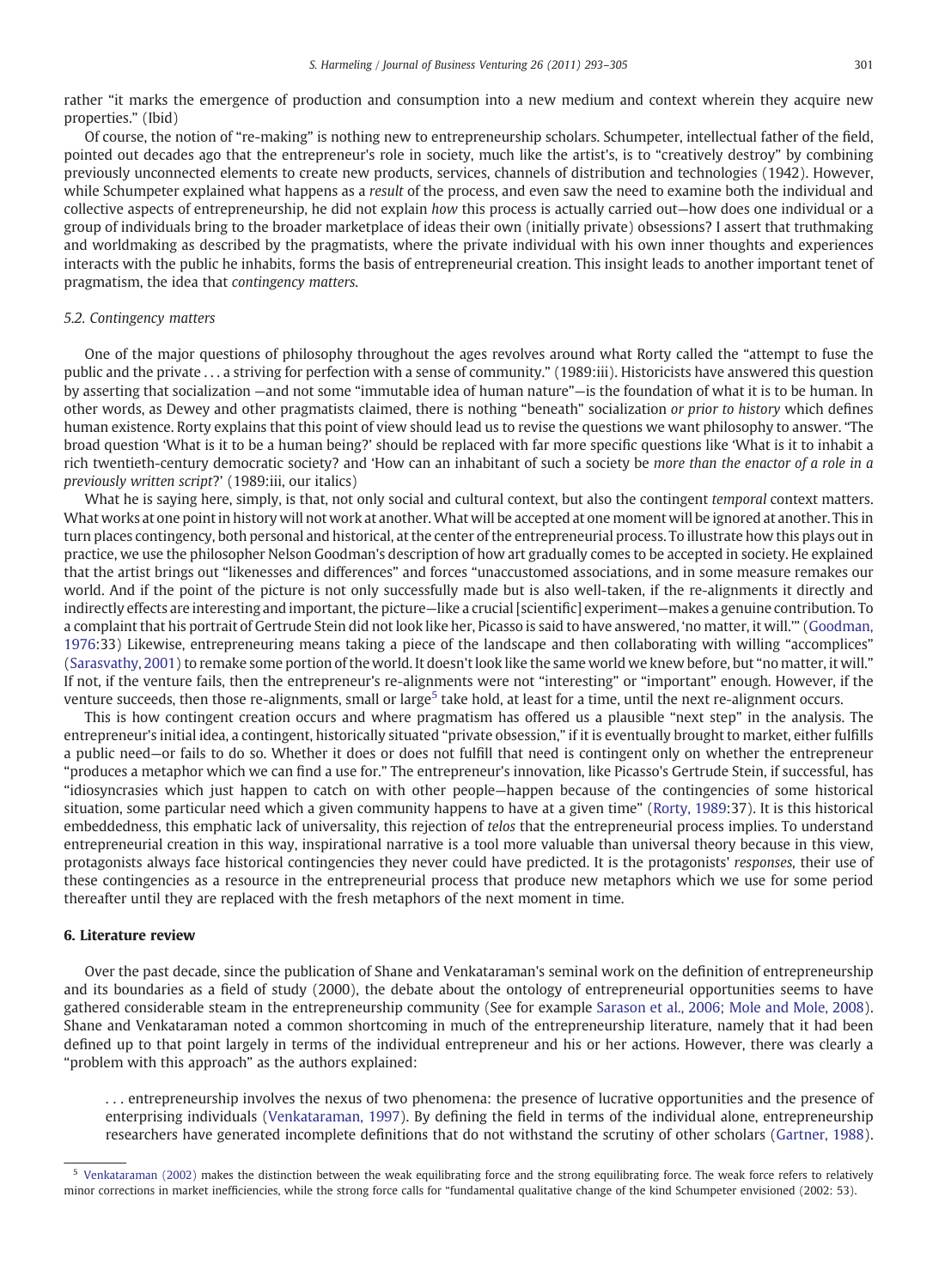The definition of an entrepreneur as a person who establishes a new organization is an example of this problem. Because this definition does not include consideration of the variation in the quality of opportunities that different people identify, it leads researchers to neglect to measure opportunities. Consequently, empirical support (or lack of support) for attributes that differentiate entrepreneurs from other members of society is often questionable, because these attributes confound the influence of opportunities and individuals. In contrast to previous research, we define the field of entrepreneurship as the scholarly examination of how, by whom, and with what effects opportunities to create future goods and services are discovered, evaluated, and exploited [\(Venkataraman, 1997](#page-12-0)). Consequently, the field involves the study of sources of opportunities; the processes of discovery, evaluation, and exploitation of opportunities; and the set of individuals who discover, evaluate, and exploit them. (2000: 219)

That work served as a challenge for entrepreneurship scholars in their struggle to accurately portray opportunity and its role in the entrepreneurial process. However, as I mentioned at the outset, the ontological debate between entrepreneurial opportunity as "out there"—meaning pre-existent, vs. "in here"—existing only in the perceptions and a priori beliefs of the entrepreneur—persists.

On the "in here" side, entrepreneurial opportunity, whether "enacted" ([Gartner et al., 2001](#page-11-0)), or "constructed" ([Chabaud and](http://tigger.uic.edu/cba/ies/2004papers/chabaud-ngijolUIC.htm) [Ngijol, 2004](http://tigger.uic.edu/cba/ies/2004papers/chabaud-ngijolUIC.htm)), emerges as a result of the individual's unique makeup—his or her imagination, vision or creativity. On the "out there" side are those who represent entrepreneurial opportunity as a freestanding entity, able to be studied and measured separate from the entrepreneur himself [\(Casson, 1982; Shane, 2005\)](#page-11-0). There is an implied teleology to the process—the aim is for individuals X, Y or Z to find a given opportunity and bring it to market. In this view, largely based on Austrian economic theory, "Opportunities have their own, objective existence independent from actors. In other terms, the market opportunity exists prior to its identification." ([Chabaud and Ngijol, 2004:](http://tigger.uic.edu/cba/ies/2004papers/chabaud-ngijolUIC.htm)4–5)" Chabaud and Ngijol criticize this view on two grounds. First, they say, in a critique similar to that of [Shane and Venkataraman \(2000\)](#page-12-0), that it focuses on the entrepreneurial individual and largely ignores the entrepreneurial process. Second, it presents a static view of opportunity identification, namely alertness to a given opportunity at one moment in time (a la [Kirzner, 1979](#page-11-0)) while it largely neglects the "project" aspects and the on-going evolution of opportunity. Indeed, a further implication of this approach is that entrepreneurial ideas in their original state end up being implemented in some way similar or even identical to the original plan; if they don't, then something went wrong. Contingency seen through this divided lens of the "in here"/"out there" dichotomy is either an obstacle to be overcome in the march toward a pre-defined destination [\(Davidsson and Honig, 2003\)](#page-11-0), or a change in the environment requiring an adaptive response ([Shane, 2005](#page-12-0)).

More recently, the topic of how and under what conditions the entrepreneur interacts with his or her particular historical context has been intermittently and variously explored in the entrepreneurship literature.

[Kalantaridis \(2004\)](#page-11-0) describes this epoch in entrepreneurship research as being defined by a "social constructionist approach" and the entrepreneurial process is depicted as a way for individuals to "create their reality and make sense of it." These efforts attempt to "combine agency and context: the individual exists as a distinct entity, energized by a specific set of motives, capable of envisaging or imagining the future, and exercising judgment. However, the entrepreneur is contextually embedded. Thus the process is one of interaction (between agency and context) from which outcomes emerge." (2004: 66).

For example, [Baron \(2007\)](#page-11-0) suggests that entrepreneurs "connect the dots" between seemingly unrelated events or trends, and that both personal and environmental factors are at play in the process:

Robert Bresson (1975), a well-known French film director, once described the creative process in these words: 'Make visible what, without you, might never have been seen.' Those words seem applicable to entrepreneurship and to new venture creation which does, indeed, bring into existence something that might, without an entrepreneur, have existed. A competing view is that specific entrepreneurs are relatively unimportant; good ideas will be recognized and put to use by someone, so individuals themselves matter very little. While this may be accurate up to a point, it does not explain situations in which extremely valuable ideas exist in a given culture, sometimes for many years, but are not implemented. For instance, the Inca civilization, although highly advanced in many respects, never used the wheel for transportation. The idea of doing so definitely existed in the culture because children played with toys in the form of wheeled carts. Yet no one ever put this idea to use in the way in which it was applied in many other cultures. Could this situation have changed if an appropriate entrepreneur were present? Since the wheel was not culturally prohibited, it seems quite possible. (2007: 168)

[Shah and Tripsas \(2007\)](#page-12-0) describe "accidental entrepreneurs" like Josephine Cochrane whose company eventually became KitchenAid, and Jerry Yang and David Filo whose hobby of keeping track of their personal interests on the internet led them to create Yahoo. These individuals practiced "user entrepreneurship" meaning they "experienced a need in their day-to-day lives, created a solution to that need, had a passionate desire to share their solution with others, and eventually commercialized the solution." Otherwise described, these entrepreneurs acted to bring their solution—a "private obsession" born of personal contingency—to market, thereby fulfilling a historically contingent "public need."

[Dew \(2009:](#page-11-0)3–4) depicts entrepreneurial "serendipity" as "search leading to unintended discovery" and also "some combination of search (directed effort), contingency (favorable accidents) and prior knowledge (sagacity)" that lies between the two concepts of systematic exploration and spontaneous recognition, where "individuals are involved in some kind of search effort when they accidentally discover something that they were not looking for." While contingency plays a central role in this model of entrepreneurial serendipity, a more fine-grained analysis of contingency, and more importantly, an understanding of entrepreneurs' attitudes toward contingency and their use of contingency as a resource, clearly adds a new element to this subset of the entrepreneurship literature.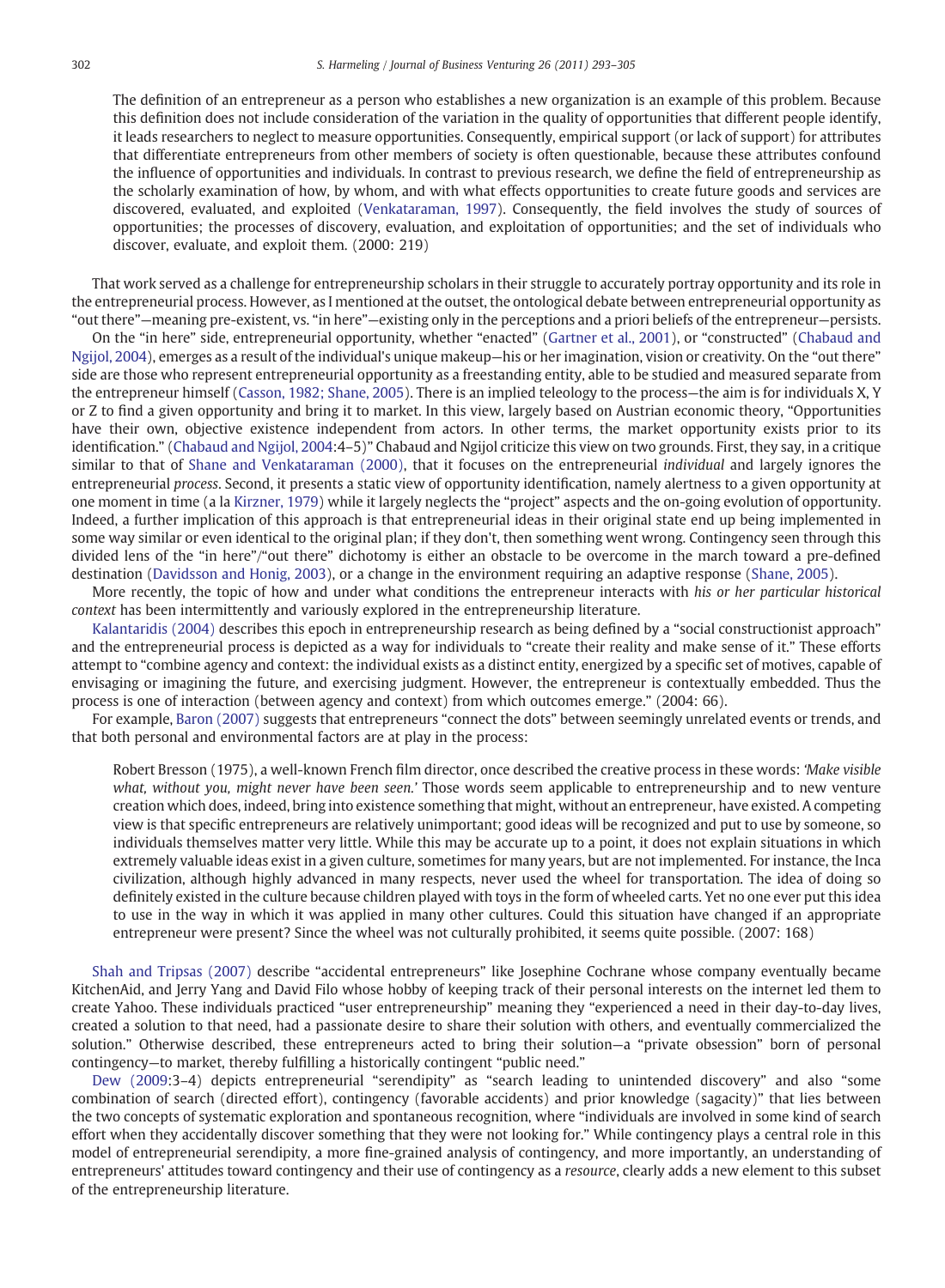#### 7. Contingency and time

A deeper understanding of contingency also helps us to grasp the critical nature of time in shaping both the players and the field. Indeed, in 2001, the Academy of Management Review dedicated an entire special issue to highlighting the potential contribution of time and temporal dynamics to theory and method in management research. For example, hypotheses are often tested with explicit or implicit suggestions that X causes Y with little thought given to how long it takes for X to cause Y, how long Y lasts, and what happens in between ([Mitchell and James, 2001](#page-11-0)). Some, such as management researchers influenced by population ecologists ([Hannan and Freeman, 1984; Aldrich, 1990, 1999a,b\)](#page-11-0), do in fact incorporate time explicitly into their models, but overlook the interesting interactions that happen within those periods of time and in fact give them their relevance.

Time is relatively easy to measure and is a phenomenon with which we are all familiar. However, the mutual causality over time that characterizes the interrelationship between actor and environment has not emerged clearly from most management studies of time. Perhaps this is because common metaphors reinforce the perception of stasis. For example, in strategy we often speak of a "playing field" when analyzing competition between companies. This metaphor implies that the environment does not change, that it is an immutable space, removed from time, serving only as a surface and set of boundaries for the activities of the teams of humans in which we are interested. Or consider the metaphor of "cultural distance" prominent in the international business literature, communicating a relationship of different cultures frozen in permanence which may be bridged, but will not evolve or grow closer together ([Shenkar et al., 2008\)](#page-12-0).

The pragmatist view of contingency supports the notion that what was possible yesterday may not be possible today, and vice versa; that individuals with exceptional endowments or in exceptional circumstances can change the rules of the game; that unlike Newtonian physics, actors change their behaviors in response to prevailing circumstances; that time and contingency push some windows of opportunity open while slamming others shut, like shapes in a turning kaleidoscope. The consequences for research can be disheartening. If the only thing that changed between  $t_1$  and  $t_2$  was the treatment applied to our test group, we have the makings of a good experiment. But if a host of unmeasured variables changed too, we have statistical chaos. It can be daunting and humbling to acknowledge that as agents seek to change their worlds, they are at the same time indebted to that world for the bundles of resources that they have (or are), that what once looked like a stable finding laboriously teased from careful analysis of the data may be the fleeting relic of a world which no longer exists. However, this paper does not advocate a collapse into extreme skepticism. On the contrary, we need richer, more inclusive theories of entrepreneurship and management that make room for individuals pursuing their private obsessions who, with some luck, see those obsessions intersect with emerging public needs.

#### 8. Implications and conclusion

If choice is effective, its effects can be only most uncertainly, vaguely and elusively foreknown, and beyond some near horizon. . . cannot be foreknown at all. This is the paradox of choice: if effective, we cannot know what it will effect. [\(Shackle, 1979:](#page-11-0) 19)

Having outlined how exploring contingency can help us to understand heretofore unexamined or overlooked phenomena, and having shown how neither the objectivist nor constructivist views of entrepreneurship fully capture the importance of contingency in their respective attempts to explain or describe value creation, I now provide a brief sketch of how this depiction of contingency, supported by Pragmatist philosophy may inform both research and practice moving forward.

One important implication involves recasting the generalizations drawn from entrepreneurship research. If we take the idea of contingency seriously, it follows that attempts to draw generalizable conclusions from the results of hypothesis testing and case study analysis may prove frustrating ([Stevenson and Harmeling, 1989\)](#page-12-0). The nature of contingency necessarily implies that the debris of history that constitutes an industry and its markets can be very different than that of another industry in another place or at another time (See [Cooke, 2002 and Malerba, 2004\)](#page-11-0). While there is still clearly a role for those who seek to find common threads across industries and markets, another fruitful path may lie in generating specialized domains of study organized around particular industries or markets, suitably defined.

It also follows that the passage of time can alter the applicability of previously known truths as the accumulation of history renders their foundational assumptions obsolete. This idea in itself is nothing new, of course. A number of scholars have pointed out how management practices respond, even if slowly, to well-publicized research findings that show promise in solving stubborn real-world problems ([Ferraro et al., 2005; Ghoshal, 2005](#page-11-0)). For example, option valuation prior to the introduction of the Black-Scholes option pricing model displayed higher variance than in the period after its introduction; it is now unusual to find options that deviate significantly from the model's prescription (Rubinstein, 1985, cited in [Ferraro et al., 2005\)](#page-11-0).

However, a more comprehensive view of contingency recognizes that not only does the entrepreneurial playing field change as practice evolves to solve important problems (historical contingency), but that tomorrow's problem solvers are being educated with today's truths (personal contingency). That is, the research that informs their education and experience becomes part of their makeup as they go forth to fulfill their private ambitions in a future world of unmet public needs (personal contingency). Therefore, understanding both the historical and the personal aspects of contingency is critical to understanding the process of value creation and how new markets emerge.

Another impact of viewing entrepreneurship as the product of both historical and personal contingency is that the economic motivation for entrepreneurship is appropriately de-emphasized. The entrepreneur's project, sparked and fueled by her composite of experiences, beliefs and contacts, may easily represent an attempt to remake herself or her world for reasons far more complex than pure economic gain. In an expanded definition of entrepreneurship to include the creation of non-profits and the origins of political movements, this is almost assuredly the case. However, even from a perspective where economics is de-emphasized, the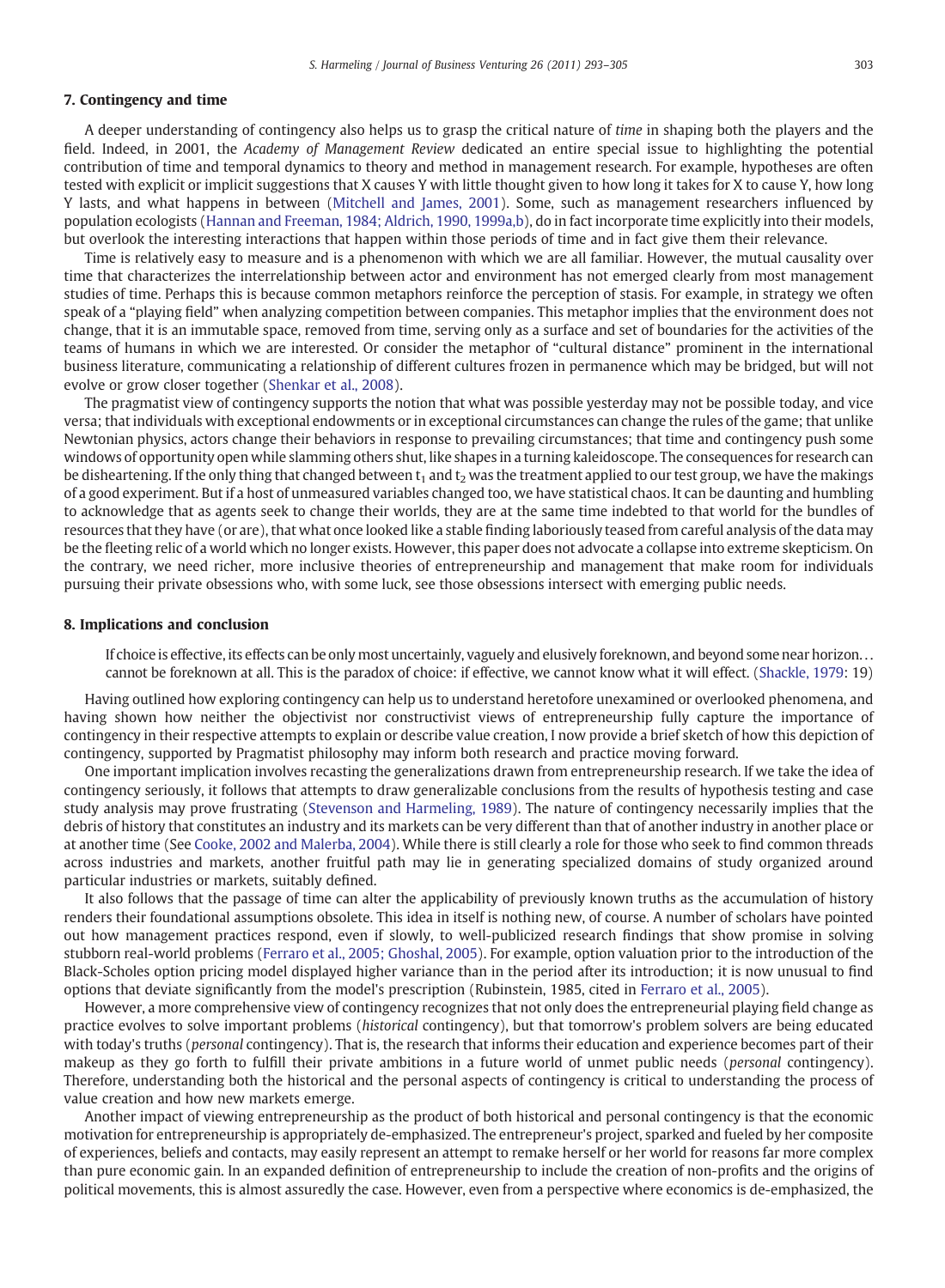<span id="page-11-0"></span>profit motive is not unimportant for entrepreneurship. Instead, it recognizes profit, however small, as a necessity for continued viability of the firm and as a feedback mechanism for describing how well the entrepreneur has filled (or created) a public need. Profit therefore shifts from being the purpose of the project to a byproduct of its success.

Finally, this pragmatist, contingency-driven notion of entrepreneurship comes closer to explaining why entrepreneurs persist even in the face of long odds and uneven financial success. As noted in the literature, purely economic explanations of entrepreneurship come up short when faced with the large number of business owners who incur great opportunity costs in keeping their firm's doors open (Gimeno et al., 1997). This perspective may in turn add to the literature in behavioral economics, social psychology, economic sociology or other fields which seek to explain individual behavior through lenses other than rationality or to describe markets and institutions as enduring artifacts of human adaptation to local circumstances.

#### Acknowledgment

The author also wishes to thank Troy Harting for his invaluable support and his insightful contributions.

#### References

Aldrich, H.E., 1990. Using an ecological perspective to study organization founding rates. Entrepreneurship Theory and Practice 14 (3), 7–24. Aldrich, Howard, 1999a. Organizations Evolving. Sage, London.

Aldrich, H.E., 1999b. Organizations Evolving. Sage Publications, Thousand Oaks.

Ardichvili, A., Cardozo, R., Ray, S., 2003. A theory of entrepreneurial opportunity identification and development. Journal of Business Venturing 18 (1), 105–123. Baron, R., 2007. Behavioral and cognitive factors in entrepreneurship: entrepreneurs as the active element in new venture creation. Strategic Entrepreneurship Journal 1, 167–182.

- Casson, M.C., 1982. The Entrepreneur: an Economic Theory. Martin Robertson, Oxford.
- Chabaud, D., Ngijol, J., 2004. "The recognition of market opportunities by entrepreneurs: towards a constructivist perspective." Unpublished Working Paper. Website address: http://tigger.uic.edu/cba/ies/2004papers/chabaud-ngijolUIC.htm.
- Chell, Elizabeth, 2007. Towards a convergent theory of the entrepreneurial process. International Small Business Journal 25 (1), 5–26.

Cohen, A., 2002. The Perfect Store: Inside eBay. Little Brown & Co., Boston.

Cooke, Philip, 2002. Biotechnology clusters as regional, sectoral innovation systems. International Regional Science Review 25, 8–37.

Craig, M., 1987. Lech Walesa and His Poland. Continuum, New York.

Davidsson, P., Honig, B., 2003. The role of social and human capital among nascent entrepreneurs. Journal of Business Venturing 18 (3), 301–331.

Denrell, J., Kovács, Balázs, 2008. Selective sampling of empirical settings in organizational studies. Administrative Science Quarterly 53, 109–144. Dew, N., 2009. Serendipity in Entrepreneurship. Working Paper.

Dew, N., Velamuri, S.R., Venkataraman, S., 2004. Dispersed knowledge and an entrepreneurial theory of the firm. Journal of Business Venturing 19 (5), 659–679. Ferraro, F., Pfeffer, J., Sutton, R., 2005. Economics language and assumptions: how theories can become self-fulfilling. Academy of Management Review 30 (1), 8-24. Fischer, D.H., 1970. Historians' Fallacies: Toward a Logic of Historical Thought. Harper & Row, New York.

Gartner, W.B., 1988. Who is an entrepreneur? is the wrong question. American Journal of Small Business 12 (4), 11–32.

Gartner, W.B., Carter, N., Hills, G., 2001. "The language of opportunity." In Steyeart, C., Daniel, H. (Eds.), New Movements in Entrepreneurship. Cheltenham, UK: Edward Elgar Publishers.

Ghoshal, S., 2005. Bad management theories are destroying good management practices. Academy of Management Learning & Education 4 (1), 75–91.

Gimeno, J., Folta, T., Cooper, A., Woo, C., 1997. Survival of the fittest? Entrepreneurial human capital and the persistence of underperforming Firms. Administrative Science Quarterly 750–783.

Ginsberg, A., Venkatraman, N., 1985. Contingency perspectives of organizational strategy: a critical review of the empirical Research. Academy of Management Review 10, 421–435.

Goodman, N., 1976. Languages of Art. Hackett Publishing, Indianapolis.

Goodwyn, L., 1991. Breaking the Barrier: the Rise of Solidarity in Poland. Oxford University Press, New York.

Gould, S.J., 1989. Wonderful Life: the Burgess Shale and the Nature of History. W.W. Norton, New York.

Hannan, M.T., Freeman, J., 1984. Structural inertia and organizational change. American Sociological Review 49, 149–164.

Harmeling, 2006. Interview with Steve Mariotti.

Harmeling, S., Sarasvathy, S.D., 2009.When contingency is a resource: educating entrepreneurs in the Balkans, the Bronx and Beyond. Under Review at Organization Science. Harmeling, S., Sarasvathy, S., Freeman, R.E., 2009. Related debates in ethics and entrepreneurship: Values, opportunities and contingency. Journal of Business Ethics 84 (3), 341–365.

Hickman, L.A., Alexander, T. (Eds.), 1998. The Essential Dewey, Volume 2: Ethics, Logic, Psychology. Indiana University Press, Bloomington.

Kalantaridis, Christos, 2004. Understanding the Entrepreneur: An Institutionalist Perspective. Ashgate, Aldershot.

Keynes, John Maynard, 1937. The general theory of employment. Quarterly Journal of Economics 51 (2), 209–223.

Kirzner, I., 1979. Perception, Opportunity, and Profit. University of Chicago Press, Chicago.

Krishnamurthy, S., 2004. A Comparative Analysis of eBay and Amazon. Idea Group Inc.

Malerba, Franco (Ed.), 2004. Sectoral Systems of Innovation: Concepts, Issues and Analyses of Six Major Sectors in Europe. Cambridge University Press, Cambridge. Mariotti, S., 1996. The Young Entrepreneur's Guide to Starting and Running a Business. Random House, New York.

Mariotti, Steve, 2000. The young entrepreneur's guide to starting and running a business. Random House, New York.

Mariotti, S., 2004. Interview with author of this paper, November 30. Transcript.

McElrath, J., 2006. Rosa Parks. About Inc: New York Times. http://afroamhistory.about.com/od/rosaparks/p/bio\_parks\_r.html.

Mitchell, T.R., James, L.R., 2001. Building better theory: time and the specification of when things happen. Academy of Management Review 26 (4), 530–547. Mole, K.F., Mole, M., 2008. Entrepreneurship as the structuration of individual and opportunity: A response using a critical realist perspective. Journal of Business

Venturing. September, available on-line. Oberman, S., 2004. Master's dissertation on the Graduate Program for Entrepreneurship at the University of Osijek Croatia.

O'Donnell, J., 2001. Interview conducted by Amy Blitz of HBS Media. Website for transcript: http://www.hbs.edu/entrepreneurs/.

Rorty, R., 1989. Contingency, Irony and Solidarity. Cambridge University Press, Cambridge.

Sahakian, William S., 1968. History of Philosophy. Barnes and Noble, New York.

Sarason, Yolanda, Dean, Tom, Dillard, Jesse F., 2006. Entrepreneurship as the nexus of individual and opportunity: a structuration view. Journal of Business Venturing. 21 (3), 286–305.

Sarasvathy, S.D., 2001. Causation and effectuation: toward a theoretical shift from economic inevitability to entrepreneurial contingency. Academy of Management Review 26 (2), 243–288.

Sarasvathy, S.D., 2008. Effectuation: Elements of Entrepreneurial Expertise. Edward Elgar Publishers, Northampton.

Shackle, G.L.S., 1979. Imagination and the Nature of Choice. Edinburgh University Press, Edinburgh.